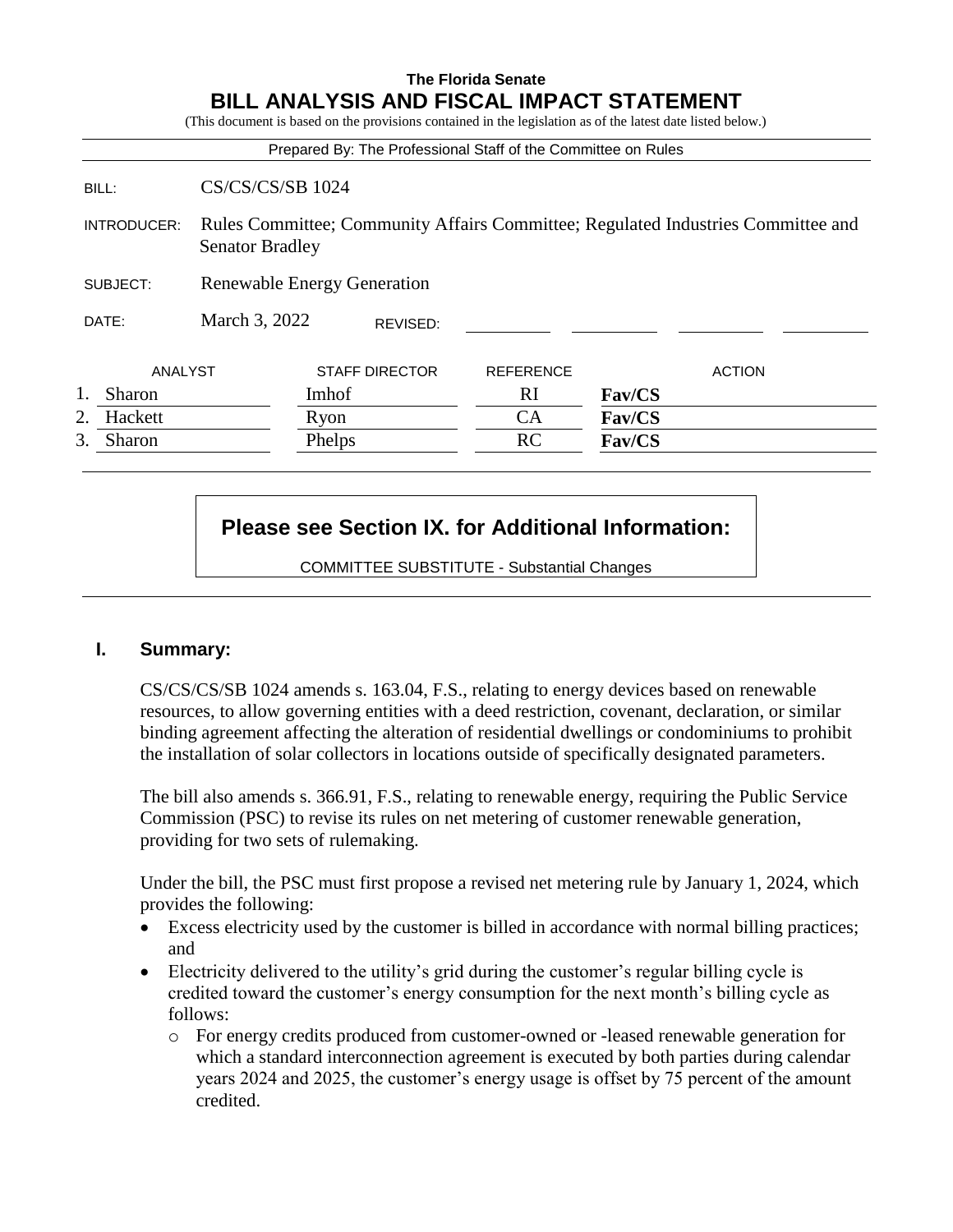o For energy credits produced from customer-owned or -leased renewable generation for which a standard interconnection agreement is executed by both parties during calendar years 2026 and 2027, the customer's energy usage is offset by 50 percent of the amount credited.

The bill allows customers who own or lease renewable generation systems before December 31, 2023, to continue to use the net metering rate design and rates that applied at the time the standard interconnection agreement was executed by both parties for twenty years. This provision also applies to customers who purchase or lease real property with renewable generation systems installed for all or part of the twenty-year period.

The bill requires the PSC to provide for subsequent rules that must become effective January 1, 2028, establishing a new program design for customer-owned or -leased renewable generation for which a standard interconnection agreement was executed by both parties on or after January 1, 2028. The subsequent rules must comply with the following criteria:

- Ensure that customers owning or leasing renewable generation systems pay the full cost of electric service and are not subsidized by the general body of ratepayers;
- All energy delivered by the public utility must be purchased at the applicable retail rate;
- All energy delivered by a customer generation system to the public utility must be credited to the customer at the public utility's full avoided costs; and
- Establish revised guidelines for net metering credits, netting intervals, fees, and charges, ensuring that the renewable generation subsidy is zero by January 1, 2028.

After the subsequent rules become effective, the bill allows public utilities to petition the PSC for approval of fixed charges, base facilities charges, electric grid access fees, or monthly minimum bills, which ensure that the public utility recovers the fixed costs of serving customers and that the general body of ratepayers is not subsidizing customers with renewable generation systems.

The bill requires the PSC to initiate rulemaking to implement the bill's subsequent rule criteria if the statewide penetration rate of customer-owned or-leased renewable generation exceeds 6.5%. This may be done at any time, upon petition or on the PSC's own motion, and the rules become effective 60 days after adoption.

The bill provides that the penetration rate is calculated by dividing the aggregate gross power rating (alternating current) of all in-service customer-owned or-leased renewable generation for all investor-owned electric utility service territories by the total summer peak demand of all investor-owned electric utilities.

The bill provides that it establishes the minimum requirements for each public utility net metering program, and allows a public utility to petition the PSC at any time for approval of a net metering program with terms more favorable to customers.

The bill is effective July 1, 2022.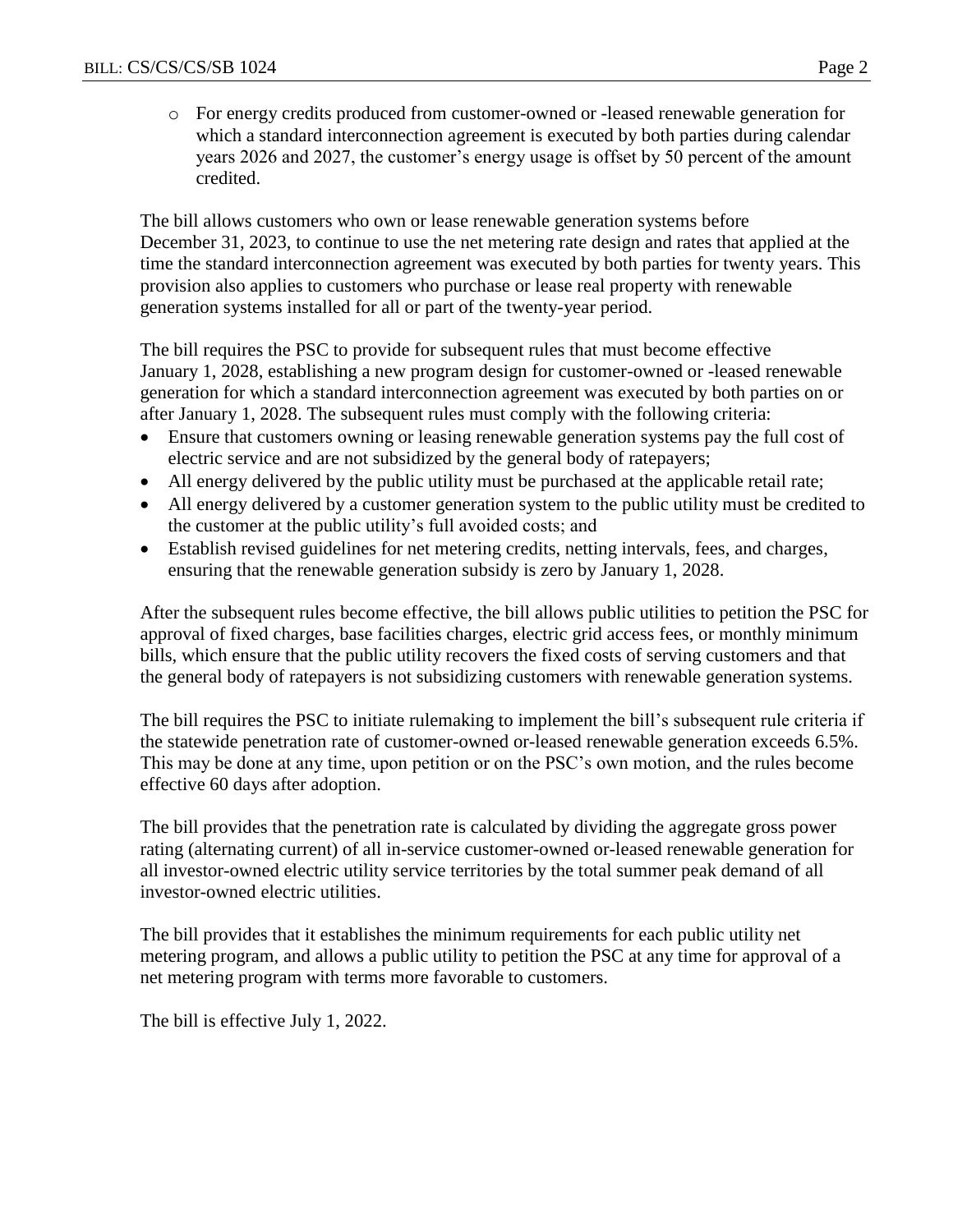## **II. Present Situation:**

#### **Florida Public Service Commission**

The Florida Public Service Commission (PSC) is an arm of the legislative branch of government.<sup>1</sup> The role of the PSC is to ensure that Florida's consumers receive utility services, including electric, natural gas, telephone, water, and wastewater, in a safe, reasonable, and reliable manner.<sup>2</sup> In order to do so, the PSC exercises authority over public utilities in one or more of the following areas: (1) Rate or economic regulation; (2) Market competition oversight; and/or (3) Monitoring of safety, reliability, and service issues.<sup>3</sup>

#### **Public Utilities**

A public utility includes any person or legal entity supplying electricity or gas, including natural, manufactured, or similar gaseous substance, to or for the public within the state.<sup>4</sup> The term does not include municipal electric utilities and rural electric cooperatives.<sup>5</sup> Therefore, the PSC does not regulate the rates of publicly owned municipal or cooperative electric utilities.<sup>6</sup>

There are five investor-owned electric utility companies (IOU) in Florida: Florida Power & Light Company (FPL), Duke Energy Florida (Duke), Tampa Electric Company (TECO), Gulf Power Company (Gulf), and Florida Public Utilities Corporation.<sup>7</sup> IOU rates and revenues are regulated by the PSC.<sup>8</sup> These utilities must file periodic earnings reports, which allow the PSC to monitor earnings levels on an ongoing basis and adjust customer rates quickly if a company appears to be overearning.<sup>9</sup>

Section 366.041(2), F.S., requires public utilities to provide adequate service to customers. To fulfill that obligation, public utilities monitor customer usage patterns in order to plan for future energy needs. Utilities use billing data to predict and make investments in their infrastructure.<sup>10</sup> Section 366.06, F.S., requires the PSC to allow the IOUs to recover honestly and prudently invested costs of providing service, including investments in infrastructure and operating expenses used to provide electric service.<sup>11</sup>

#### **Renewable Energy**

Section 377.803, F.S., defines "renewable energy" to mean "electrical, mechanical, or thermal energy produced from a method that uses one or more of the following fuels or energy sources:

 $\overline{a}$ 

<sup>9</sup> PSC, *2020 Annual Report*, *supra* at n. 6, p. 6.

<sup>&</sup>lt;sup>1</sup> Section 350.001, F.S.

<sup>2</sup> *See* Florida Public Service Commission, *The PSC's Role*, [http://www.psc.state.fl.us](http://www.psc.state.fl.us/) (last visited Mar. 2, 2022).

<sup>3</sup> *Id*.

<sup>4</sup> Section 366.02(1), F.S.

<sup>5</sup> *Id*.

<sup>6</sup> *See* PSC, *Florida PSC 2020 Annual Report*, p. 13, available at

<http://www.psc.state.fl.us/Files/PDF/Publications/Reports/General/Annualreports/2020.pdf> (last visited Mar.2, 2022). <sup>7</sup> *Id*. FPL acquired Gulf in 2019 and merged as of January 3, 2022.

<sup>&</sup>lt;sup>8</sup> Florida Department of Agriculture and Consumer Services, *Electric Utilities*, *https://www.fdacs.gov/Energy/Florida-*[Energy-Clearinghouse/Electric-Utilities](https://www.fdacs.gov/Energy/Florida-Energy-Clearinghouse/Electric-Utilities) (last visited Mar. 2, 2022).

<sup>10</sup> PSC, *Bill Analysis for SB 1024* (Dec. 20, 2021) p. 2 (on file with the Senate Committee on Regulated Industries).  $11$  *Id.*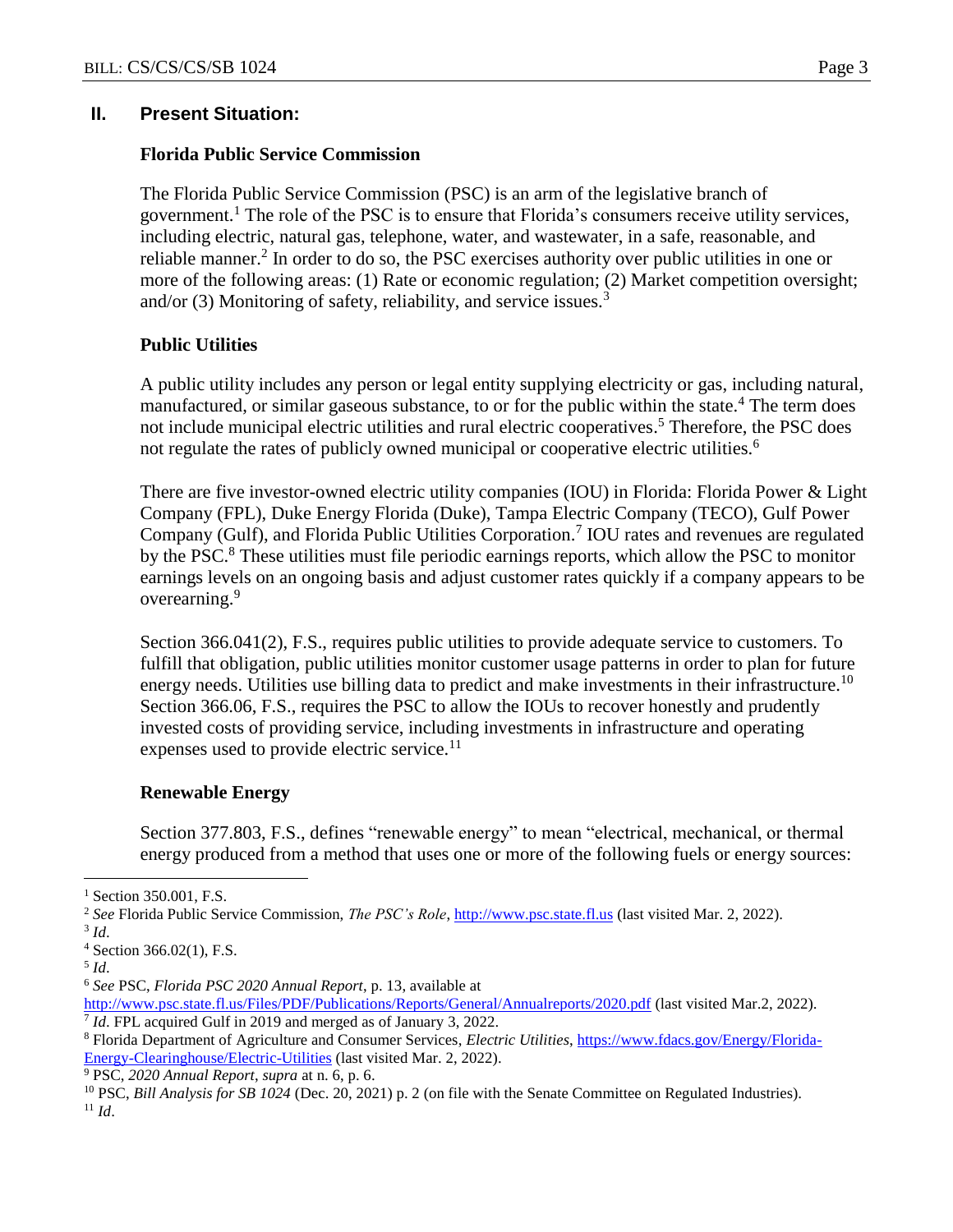hydrogen, biomass, as defined in s. 366.91, F.S., solar energy, geothermal energy, wind energy, ocean energy, waste heat, or hydroelectric power."

Section 366.91, F.S., $^{12}$  requires utilities whose annual sales are greater than 2,000 gigawatt hours, to continuously offer a purchase contract to renewable energy producers, containing payment provisions for energy and capacity,<sup>13</sup> based on the utility's full avoided costs,<sup>14</sup> for a minimum of ten years. $15$ 

# **Public Utility Regulatory Policies Act (PURPA)**

In 1978, the federal government enacted the Public Utility Regulatory Policies Act (PURPA), <sup>16</sup> which required promotion of energy efficiency and use of renewables. The act required utilities to purchase power from "qualifying facilities,"<sup>17</sup> which fall into two categories: qualifying small power production facilities and qualifying cogeneration facilities.<sup>18</sup> The PURPA directed the Federal Energy Regulatory Commission to implement the provisions, which in turn, directed the states to implement the provisions. In response, the Florida Legislature created s. 366.051, F.S.,<sup>19</sup> directing the utilities to purchase power from the cogenerators or small power producers.

## *Full Avoided Costs*

A utility's full avoided cost is the incremental costs of electric energy or capacity, which, but for the purchase from cogenerators or small power producers, the utility would have to generate itself or purchase from another source.<sup>20</sup> Traditionally, the PSC has approved electric utilities power purchase contracts that include provisions for payment, capacity, and energy based upon either the utility's cost to construct and operate its next planned generating unit or the cost of purchasing capacity and energy from generating units owned by other utilities in the interchange market. 21

The utility's full avoided costs and the utility's as-available tariff rate are not the same. Full avoided costs can include capacity and energy avoided costs, while the as-available rate only includes avoided energy costs, which is largely fuel. $^{22}$ 

 $\overline{a}$ <sup>12</sup> Originally enacted by Chapter 2005-259, s. 1, Laws of Fla.

<sup>&</sup>lt;sup>13</sup> Capacity is the maximum electric output, in megawatts, that an electricity generator can produce under ideal conditions. *See* U.S. Energy Information Administration, *What is the difference between electricity generation capacity and electricity generation?* <https://www.eia.gov/tools/faqs/faq.php?id=101&t=3> (last visited Mar. 2, 2022).

<sup>&</sup>lt;sup>14</sup> See "Full avoided Costs," on p. 3.

<sup>&</sup>lt;sup>15</sup> Section 366.91, F.S.

<sup>16</sup> 16 U.S.C. s. 2601 et seq.

<sup>17</sup> Federal Energy Regulatory Commission, *PURPA Qualifying Facilities*[, https://www.ferc.gov/qf](https://www.ferc.gov/qf) (last visited Mar. 2, 2022). <sup>18</sup> *Id*.

<sup>19</sup> Chapter 89-292, s. 4, Laws of Fla.

<sup>&</sup>lt;sup>20</sup> Section 366.051, F.S.

<sup>21</sup> Florida Public Service Commission, *States' Electric Restructuring Activities Update: Wholesale Sales* <http://www.psc.state.fl.us/Publications/ElectricRestructuringDetails#4> (last visited Mar. 2, 2022).

<sup>22</sup> PSC, *SB 1024 Analysis*, *supra* at n. 10, p. 2.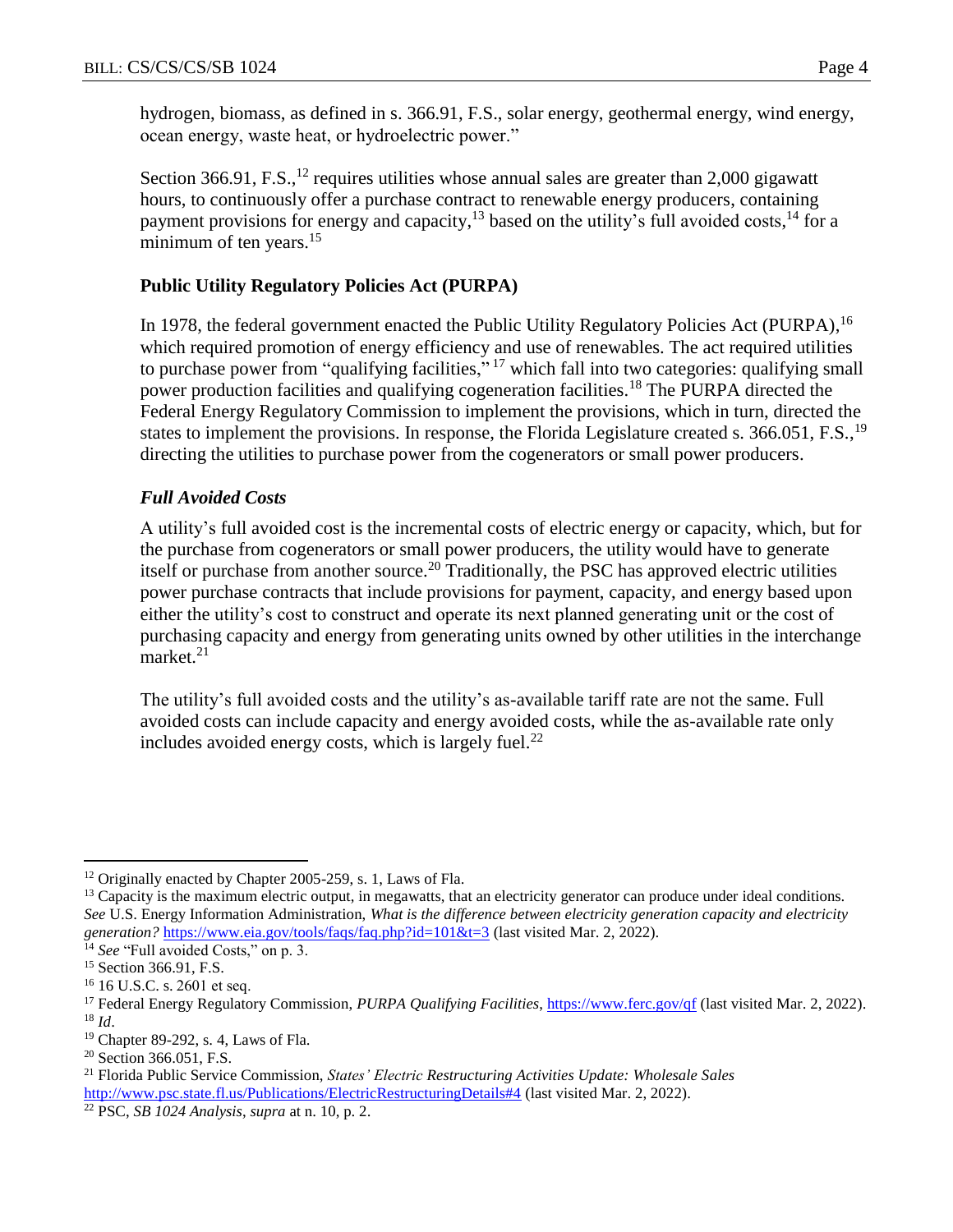## **Customer-Owned Renewable Energy Generation Systems**

Customer-owned renewable energy generation systems, primarily solar systems in Florida,<sup>23</sup> allow customers to generate their own electricity.<sup>24</sup> It is defined as an electric generating system located on a customer's premises that is primarily intended to offset part or all of the customer's electricity requirements with renewable energy.<sup>25</sup>

Interconnection<sup>26</sup> with the electric grid allows customers to reliably power their homes even when the sun is not shining.<sup>27</sup> When a customer-owned system generates more electricity than needed, the electricity flows onto the electric grid for distribution to another customer and the generating customer receives a credit toward future usage from the utility.<sup>28</sup> Utilities are federally required to purchase excess power from small renewable energy generators.<sup>29</sup>

Utility customers primarily benefit from interconnected renewable generation systems through personal use and reducing the amount of electricity they purchase from the utility.<sup>30</sup> In turn, this effectively lowers the demand for electricity that the utility must meet for these customers.<sup>31</sup> The average full life of renewable energy generating equipment is approximately 20 years.<sup>32</sup>

## **Net Metering**

Net metering is a metering and billing methodology whereby customer-owned renewable generation is allowed to offset the customer's electricity consumption on site.<sup>33</sup> Under net metering, customers are credited for excess energy produced which flows back to the grid. A meter is used to record both electricity drawn from the grid and excess electricity that flows to the grid from the customer-owned system.<sup>34</sup>

Florida's net metering rule was established in 2008 requiring IOUs to offer a standardized interconnection agreement for expedited interconnection and net metering of customer-owned renewable generation up to two megawatts.<sup>35</sup> The rule's purpose is to:

<sup>23</sup> PSC, *Interconnection and Net Metering of Customer-Owned Renewable Generation 2020*, available at [http://www.floridapsc.com/Files/PDF/Utilities/Electricgas/CustomerRenewable/2020/2020%20Net%20Metering%20Summa](http://www.floridapsc.com/Files/PDF/Utilities/Electricgas/CustomerRenewable/2020/2020%20Net%20Metering%20Summary%20Spreadsheet/2020%20Net%20Metering%20Report.pdf#search=Interconnection%20and%20Net%20Metering%20of%20Customer-Owned%20Renewable%20Generation) [ry%20Spreadsheet/2020%20Net%20Metering%20Report.pdf#search=Interconnection%20and%20Net%20Metering%20of%](http://www.floridapsc.com/Files/PDF/Utilities/Electricgas/CustomerRenewable/2020/2020%20Net%20Metering%20Summary%20Spreadsheet/2020%20Net%20Metering%20Report.pdf#search=Interconnection%20and%20Net%20Metering%20of%20Customer-Owned%20Renewable%20Generation) [20Customer-Owned%20Renewable%20Generation](http://www.floridapsc.com/Files/PDF/Utilities/Electricgas/CustomerRenewable/2020/2020%20Net%20Metering%20Summary%20Spreadsheet/2020%20Net%20Metering%20Report.pdf#search=Interconnection%20and%20Net%20Metering%20of%20Customer-Owned%20Renewable%20Generation) (last visited Mar. 2, 2022).

<sup>&</sup>lt;sup>24</sup> U.S. Department of Energy, *Grid-Connected Renewable Energy Systems*, [https://www.energy.gov/energysaver/grid](https://www.energy.gov/energysaver/grid-connected-renewable-energy-systems)[connected-renewable-energy-systems](https://www.energy.gov/energysaver/grid-connected-renewable-energy-systems) (last visited Mar. 2, 2022).

<sup>&</sup>lt;sup>25</sup> Section 366.91, F.S.

<sup>&</sup>lt;sup>26</sup> "Interconnection is defined as the technical procedures and legal requirements surrounding energy customers' ability to connect their small-scale renewable energy projects to the electricity grid. U.S. Department of Energy, *Renewable Energy: Distributed Generation Policies and Programs*, [https://www.energy.gov/eere/slsc/renewable-energy-distributed-generation](https://www.energy.gov/eere/slsc/renewable-energy-distributed-generation-policies-and-programs)[policies-and-programs](https://www.energy.gov/eere/slsc/renewable-energy-distributed-generation-policies-and-programs) (last visited Mar. 2, 2022).

<sup>27</sup> USDE, *Grid-Connected Renewable Energy Systems*, *supra* at n. 24.

<sup>28</sup> *Id*.

<sup>29</sup> *Id*.

<sup>30</sup> PSC, *SB 1024 Analysis*, *supra* at n. 10, p. 1.

 $31$  *Id.* 

<sup>32</sup> PSC, *SB 1024 Analysis*, *supra* at n. 10 p. 5.

<sup>&</sup>lt;sup>33</sup> Section 366.91, F.S.

<sup>34</sup> USDE, *Grid-Connected Renewable Energy Systems*, *supra* at n. 24.

<sup>35</sup> Fla. Admin. Code R. 25-6.065(3).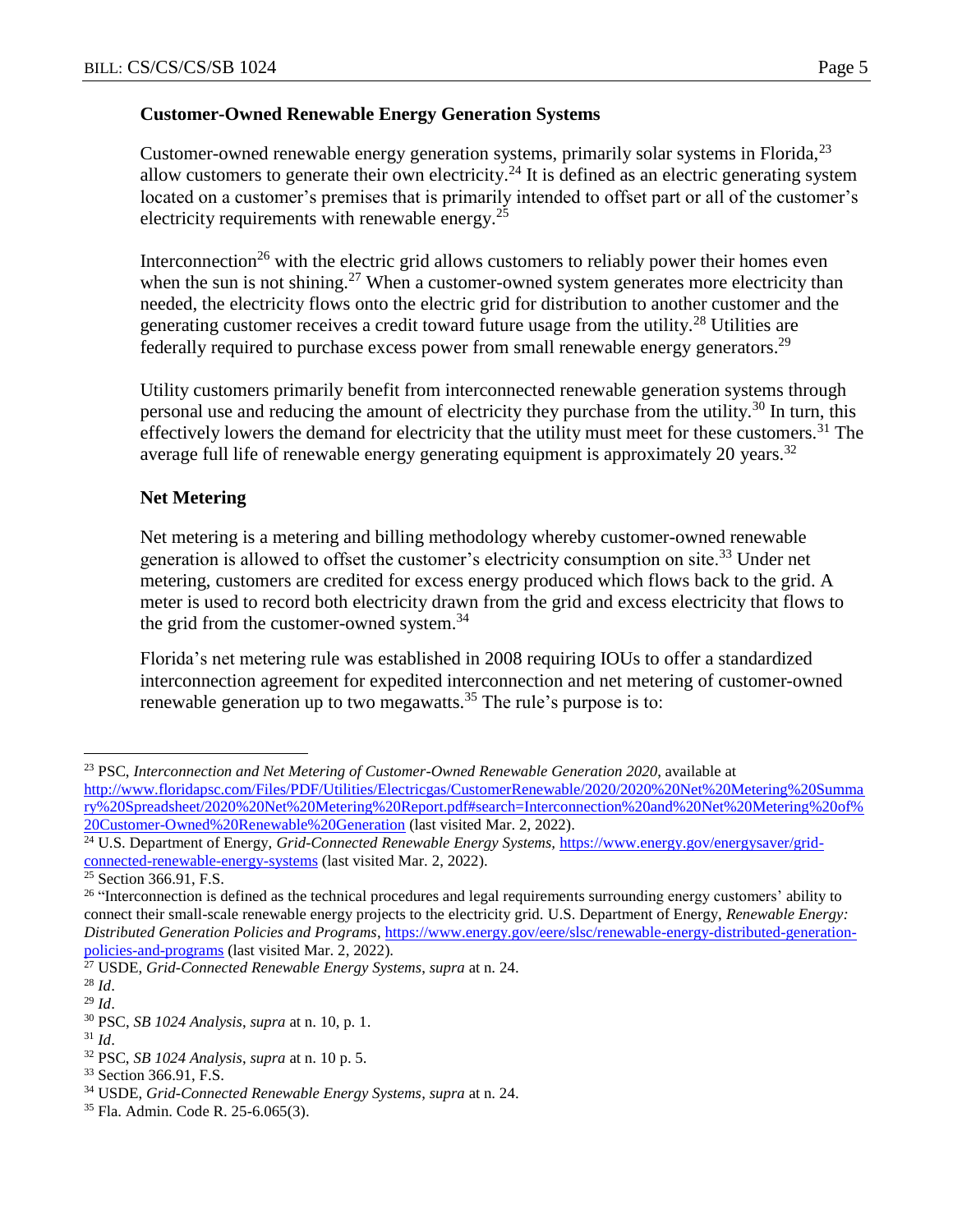Promote the development of small customer-owned renewable generation, particularly solar and wind energy systems; diversify the types of fuel used to generate electricity in Florida; lessen Florida's dependence on fossil fuels for the production of electricity; minimize the volatility of fuel costs; encourage investment in the state; improve environmental conditions; and, at the same time, minimize costs of power supply to investor-owned utilities and their customers.<sup>36</sup>

Under the rule, customers are categorized into tiers, with varying requirements, based on system capacity:<sup>37</sup>

- Tier 1 Systems, have a capacity of 10 kilowatts or less; there is no application fee, no interconnection study requirement, no insurance requirement, and no manual disconnect switch requirement.
- Tier 2 Systems, have a capacity greater than 10 kilowatts and less than 100 kilowatts; there is an application fee if approved by the PSC, no interconnection study requirement, a \$1 million insurance requirement, and a manual disconnect switch requirement.
- Tier 3 Systems, are greater than 100 kilowatts and less than 2 megawatts; there is an application fee if approved by the PSC, an interconnection study may be required, a \$2 million insurance requirement, and a manual disconnect switch requirement.

All electric utilities, as defined in s. 366.02(2), F.S., must annually report the total:

- Number of customer-owned renewable generation interconnections;
- Kilowatt capacity of the interconnections;
- Kilowatt hours received by interconnected customers from the utility;
- Kilowatt hours received by the utility from the interconnected customers;
- Energy payments made to interconnected customers energy generation delivered to the utility for the previous calendar year; and
- $\bullet$  Energy payments made since the implementation of the net metering rule.<sup>38</sup>

In 2008, there were 577 customer-owned renewable generation interconnections.<sup>39</sup> As of December 31, 2020, Florida electric utilities reported a total of 90,552 interconnections, of which 90,518 were solar; and 71,567 interconnections were for IOU customers, of which 71,541 were solar.<sup>40</sup> Less than one percent of Florida's electric customers have installed renewable generation equipment as of the  $2020$  Report.<sup>41</sup> In comparison, there were 10,504,960 electric utility customers in Florida, as of January 1,  $2021.^{42}$ 

<sup>36</sup> Fla. Admin. Code R. 25-6.065(1).

<sup>37</sup> Fla. Admin. Code R. 25-6.065(4).

<sup>38</sup> Fla. Admin. Code R. 25-6.065(10).

<sup>39</sup> PSC, *SB 1024 Analysis*, *supra* at n. 10, p. 2.

<sup>40</sup> PSC, 2020 *Interconnection and Net Metering Report*, *supra* at n. 23.

<sup>41</sup> PSC, *SB 1024 Analysis*, *supra* at n. 10, p. 3.

<sup>42</sup> PSC, *SB 1024 Analysis*, *supra* at n. 10, p. 3 *citing* PSC, *Review of 2021 Ten-year Site Plans of Florida's Electric Utilities*, p.13, available at<http://www.psc.state.fl.us/Files/PDF/Utilities/Electricgas/TenYearSitePlans/2021/Review.pdf> (last visited Mar. 2, 2022).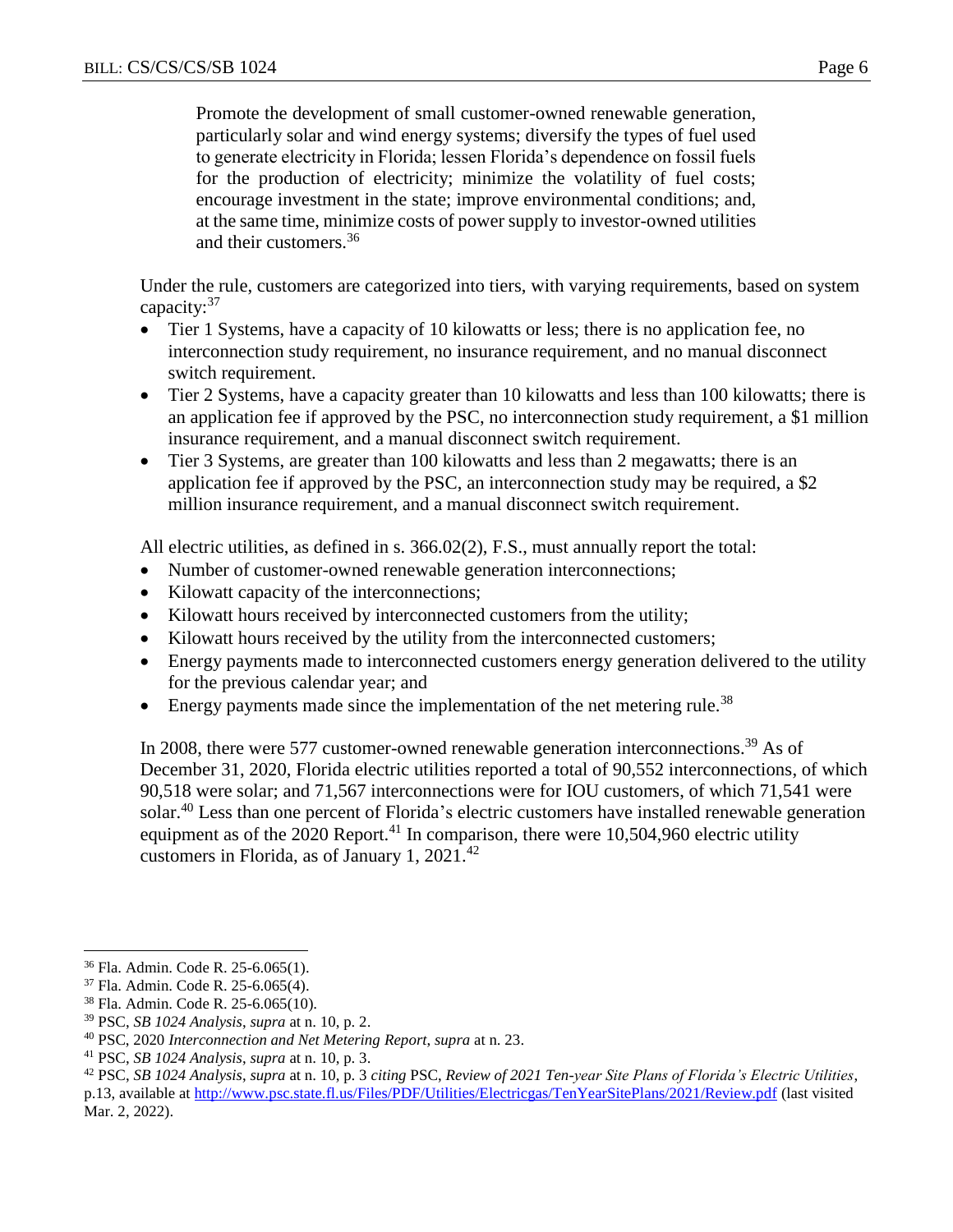## *Net Metering Billing*

When net metering customers generate excess energy that is delivered to the IOU's grid, they receive an excess energy credit toward their energy consumption for the next month's billing cycle.<sup>43</sup> The value of the excess energy is equivalent to the utility's retail rate that includes the cost of generation, transmission, distribution, fuel, operating and maintenance expenses and other costs<sup>44</sup>. Excess energy credits may be carried over to credit energy usage in subsequent months, but not for more than twelve months.<sup>45</sup> At the end of each calendar year, the IOU pays the customer for any unused excess energy credits at an average annual rate based on the "IOU's as-available energy tariff."<sup>46</sup> "The utility's full avoided costs and the utility's as-available tariff rate are not the same. "Full avoided costs" can include capacity and energy avoided costs, while the "as-available rate" only includes avoided energy costs, which is largely fuel."<sup>47</sup>

Net metering customers still receive a monthly bill, regardless of their energy usage from the grid.<sup>48</sup> Net metering customers must pay any applicable customer charge and the applicable demand charge.<sup>49</sup> This may include a fixed monthly customer charge, a base facility charge, volumetric rates for cents per kilowatt hour based on the customer's energy consumption, or demand rates based upon the maximum kilowatt demand in a monthly billing cycle.<sup>50</sup>

## *PSC Workshop on Net Metering*

On September 17, 2020, the PSC held an informational workshop on customer-owned renewable generation, for the purpose of evaluating the effect of the current net metering policy. The workshop included presentations by PSC staff,<sup>51</sup> Vote Solar,<sup>52</sup> Southern Alliance for Clean Energy,<sup>53</sup> Florida Solar Energy Industries Association,<sup>54</sup> and Florida Sunrun.<sup>55</sup>

## *Net Metering Customer Demographics*

The following demographic information has been identified by FPL and Gulf,  $56$  respectively, among their net metered customers:

<sup>43</sup> Fla. Admin. Code R. 25-6.065(8)(e).

<sup>44</sup> PSC, *SB 1024 Analysis*, *supra* at n. 10, p. 2.

<sup>45</sup> Fla. Admin. Code R. 25-6.065(8)(f).

<sup>&</sup>lt;sup>46</sup> *Id.* According to the PSC, as-available energy is purchased by the utility at a rate, in cents per kilowatt-hour, not to exceed the utility's avoided energy cost.

<sup>47</sup> PSC, *SB 1024 Analysis*, *supra* at n. 10, p. 2.

<sup>48</sup> Fla. Admin. Code R. 25-6.065(8)(h).

<sup>49</sup> *Id*.

<sup>50</sup>PSC, *SB 1024 Analysis*, *supra* at n. 10, p. 2.

<sup>51</sup> Matthew A. Vogel, PSC Office of Industry Development and Market Analysis, *Staff Presentation Workshop on Customer‐ owned Renewable Generation* (September 17, 2020) available at

<http://www.psc.state.fl.us/Files/PDF/Utilities/RenewableGenerationWorkshop/PSC.pdf> (last visited Mar. 2, 2022). <sup>52</sup> Vote Solar, *The State of Rooftop Solar in Florida* (September 2020) available at

<http://www.psc.state.fl.us/Files/PDF/Utilities/RenewableGenerationWorkshop/VoteSolar.pdf> (last visited Mar. 2, 2022).

<sup>53</sup> Bryan Jacob, *Southern Alliance for Clean Energy Comments on Net Metering* (September 17, 2020) available at <http://www.psc.state.fl.us/Files/PDF/Utilities/RenewableGenerationWorkshop/SACE.pdf> (last visited Mar. 2, 2022).

<sup>54</sup> Justin Hoysradt, Florida Solar Energy Industries Association, *Net-Metering Powers Job Growth*, available at <http://www.psc.state.fl.us/Files/PDF/Utilities/RenewableGenerationWorkshop/FSEIA.pdf> (last visited Mar. 2, 2022).

<sup>55</sup> Florida Sunrun, *NEM is working for the Sunshine Stat*e (September 2020) available at

<http://www.psc.state.fl.us/Files/PDF/Utilities/RenewableGenerationWorkshop/FloridaSunrun.pdf> (last visited Mar. 2, 2022). <sup>56</sup> Now merged.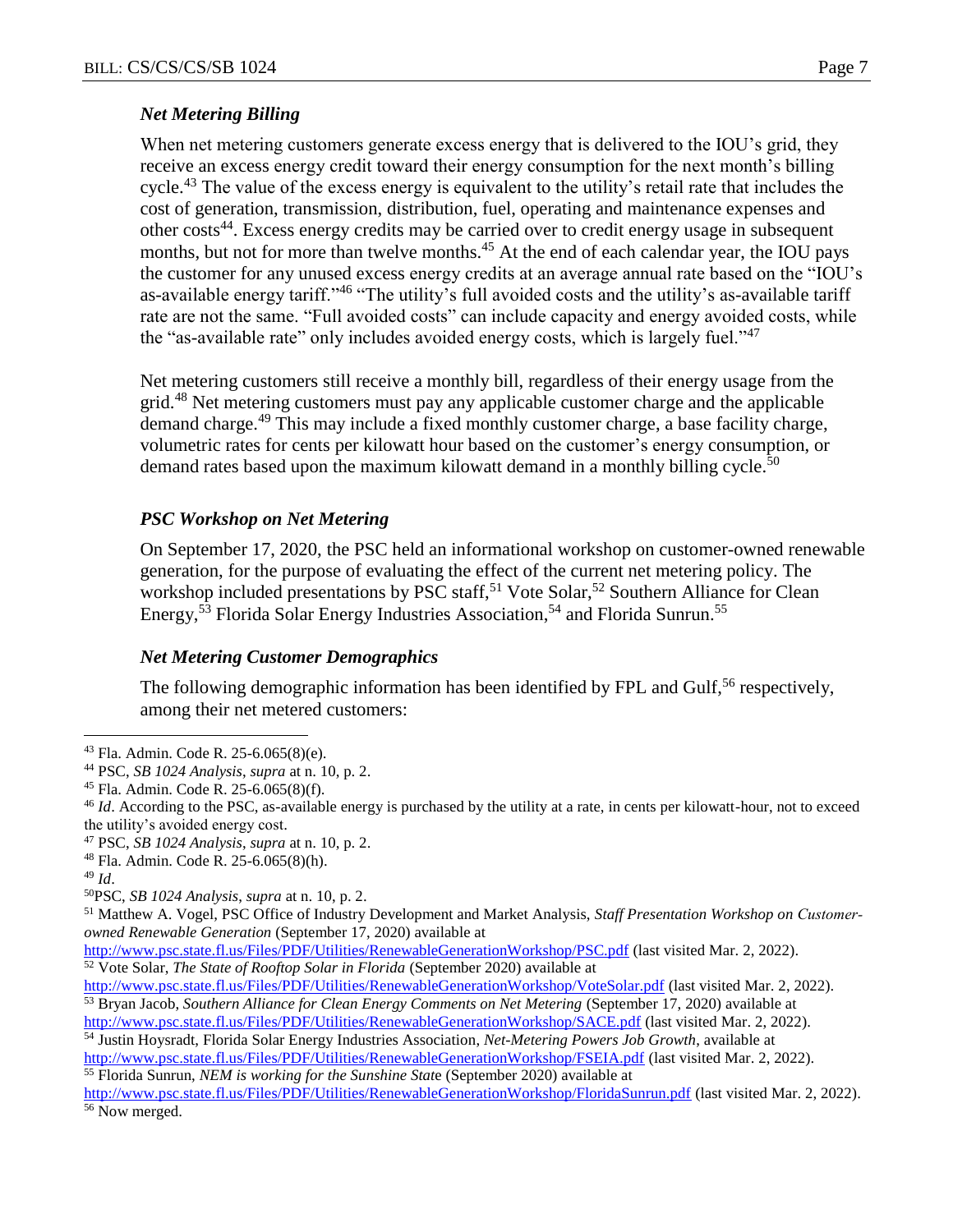- Average Age: 54 years and 47 years.
- Percentage of Homeowners: 96% and 80%.
- Average Length of time in their Residence: 12 years and 9 years.
- Household Income greater than \$50,000: 67% and 59%.
- Household Income greater than  $$100,000:34\%$  and  $22\%$ .<sup>57</sup>

## *Cross-Subsidization*

Concerns of cross-subsidization of net metered customers by non-net metered customers have been raised before the PSC.<sup>58</sup> Questions relate to the components of the utility's cost of service that are offset by energy generated by net metered customers.<sup>59</sup> These questions are partly based on net metered customers purchasing less energy from the grid,<sup>60</sup> because a utility is statutorily entitled to recoup its "honestly and prudently invested costs of providing electric service to its customers," regardless of customer use patterns.<sup>61</sup>

There is disagreement among stakeholders as to the question of cross-subsidization and how to quantify it. Notably, the Solar Energy Industries Association states that "[s]ome level of crosssubsidization is inherent in all rate designs, particularly for large diverse classes of ratepayers an independent finding of a material cost shift should be required before regulators authorize substantial changes to rates or rate design."<sup>62</sup>

According to Vote Solar, Florida's current level of solar adoption results in a negligible impact on customer rates.<sup>63</sup> Projections for cross subsidization among the general body of ratepayers for four of Florida's IOUs result in estimates of a cumulative cross-subsidy of over \$700 million by 2025.<sup>64</sup>

## **Energy Devices Based on Renewable Resources**

Current law expressly prohibits ordinances by governing bodies which prohibit the installation of solar collectors, clotheslines, or other energy devices based on renewable resources.<sup>65</sup> Deed restrictions, covenants, declarations, or similar binding agreements may not prohibit such devices from being installed on buildings erected on the lots or parcels covered by binding agreements.<sup>66</sup>

<sup>57</sup> FPL, *FPL and Gulf Post-Workshop Comments*, p. 6, available at

<https://www.floridapsc.com/Files/PDF/Utilities/RenewableGenerationWorkshop/FPLGulfPostWorkshop.pdf> (last visited Mar. 2, 2022).

<sup>58</sup> PSC, *SB 1024 Analysis*, *supra* at n. 10, p. 4.

<sup>&</sup>lt;sup>59</sup> *Id.* "For example, questions have been raised as to whether the excess energy offsets the utility's cost of power plants, given that power plants must be available to meet a renewable energy customer's electric needs when their systems are not operating or when their demand exceeds the capability of their renewable energy system." <sup>60</sup> *Id*.

<sup>61</sup> Section 366.06, F.S.; PSC, *SB 1024 Analysis*, *supra* at n. 10, p. 4.

<sup>62</sup> *See* Solar Energy Industries Association, *Principles for the Evolution of Net Energy Metering and Rate Design*, available at <https://www.seia.org/initiatives/principles-evolution-net-energy-metering-and-rate-design> (last visited Mar. 2, 2022). <sup>63</sup> *See Vote Solar Post Workshop Comment*, available at

[http://www.psc.state.fl.us/Files/PDF/Utilities/RenewableGenerationWorkshop/VoteSolar\\_Post\\_Workshop\\_Comments.pdf](http://www.psc.state.fl.us/Files/PDF/Utilities/RenewableGenerationWorkshop/VoteSolar_Post_Workshop_Comments.pdf) (last visited March 2, 2022).

<sup>64</sup> *FPL and Gulf Post-Workshop Comments*, *supra* at n. 57, p. 7.

<sup>65</sup> Section 163.04(1), F.S.

<sup>66</sup> Section 163.04 (2), F.S.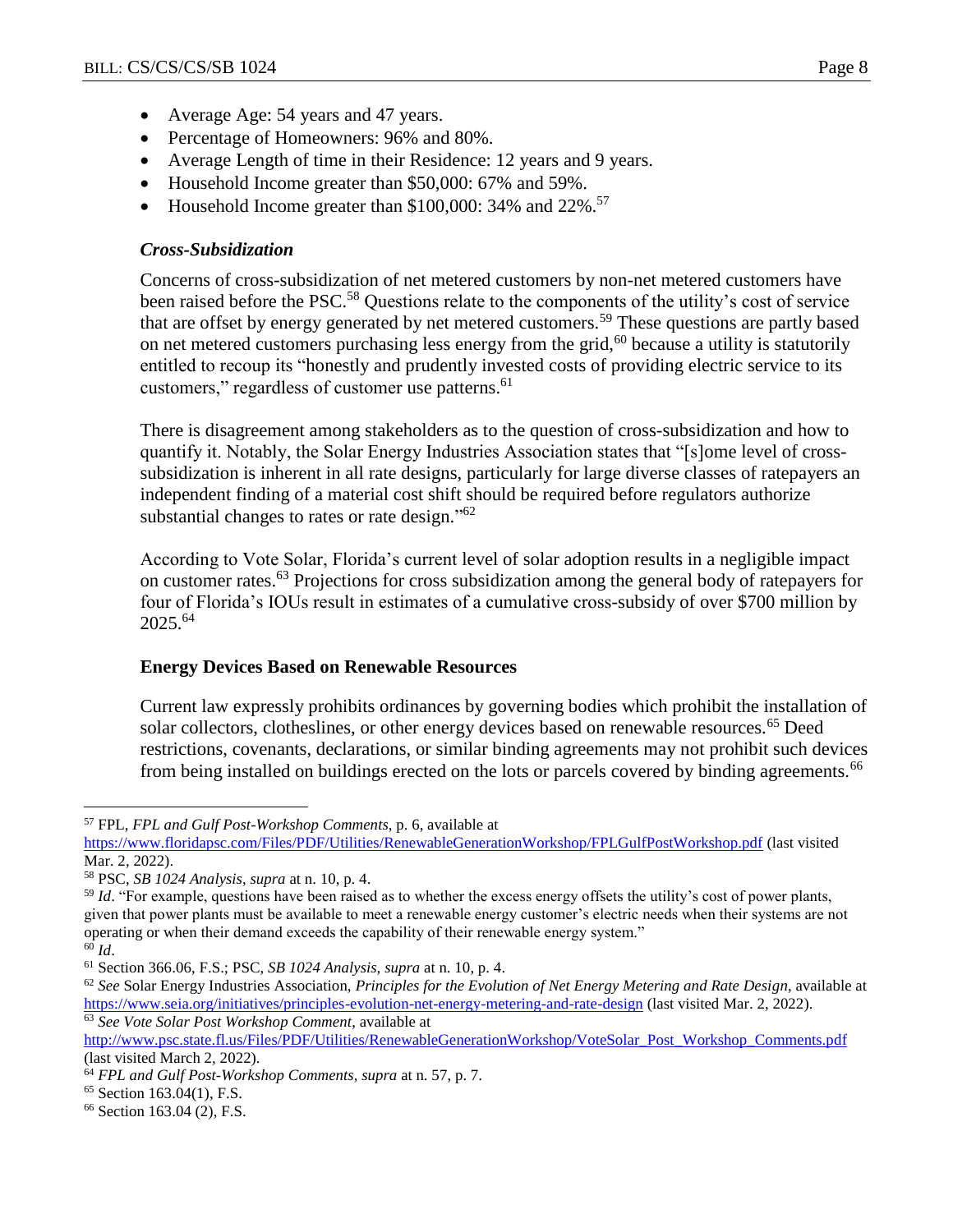However, governing entities may determine the specific location of solar collectors installed on roofs, within an orientation to the south or within 45° east or west of due south, so long as it does not impair the devices effective operation.<sup>67</sup> These provisions are intended to encourage the development and use of renewable resources and prevent the adoption of measures that ultimately drive up the costs of owning and operating commercial or residential property.<sup>68</sup>

## **III. Effect of Proposed Changes:**

**Section 1** amends s. 163.04, F.S., relating to energy devices based on renewable resources, to allow governing entities with a deed restriction, covenant, declaration, or similar binding agreement affecting the alteration of residential dwellings or within the boundaries of a condominium unit to prohibit the installation of solar collectors in locations outside of specifically designated parameters.

**Section 2** amends the legislative findings, under s. 366.91, F.S., relating to renewable energy, to state that:

- The continued development of renewable energy resources in a fair and equitable manner to all public utility customers is in the public interest.
- A net metering rule redesign is supported by the development and maturity of the industry, the decline in solar panel costs, and increased customer-owned/leased renewable generation.
- Customer-owned or-leased renewable generation is not available to public utility customers lacking financial resources or otherwise residing in multitenant buildings.
- The industry's growth has resulted in increased cross-subsidization of electric service costs onto the general body of ratepayers.
- The redesigned net metering rate structures must ensure that customers who own or lease renewable generation pay the full cost service.

The bill requires the Public Service Commission (PSC) to revise its rules on net metering of customer renewable generation, providing for two sets of rulemaking.

Under the bill, the PSC must first propose a revised net metering rule by January 1, 2024, which provides the following:

- Excess electricity used by the customer is billed in accordance with normal billing practices; and
- Electricity delivered to the utility's grid during the customer's regular billing cycle is credited toward the customer's energy consumption for the next month's billing cycle as follows:
	- o For energy credits produced from customer-owned or -leased renewable generation for which a standard interconnection agreement is executed by both parties during calendar years 2024 and 2025, the customer's energy usage is offset by 75 percent of the amount credited.
	- o For energy credits produced from customer-owned or -leased renewable generation for which a standard interconnection agreement is executed by both parties during calendar

 $\overline{a}$ <sup>67</sup> *Id*.

<sup>68</sup> Section 163.04(4), F.S.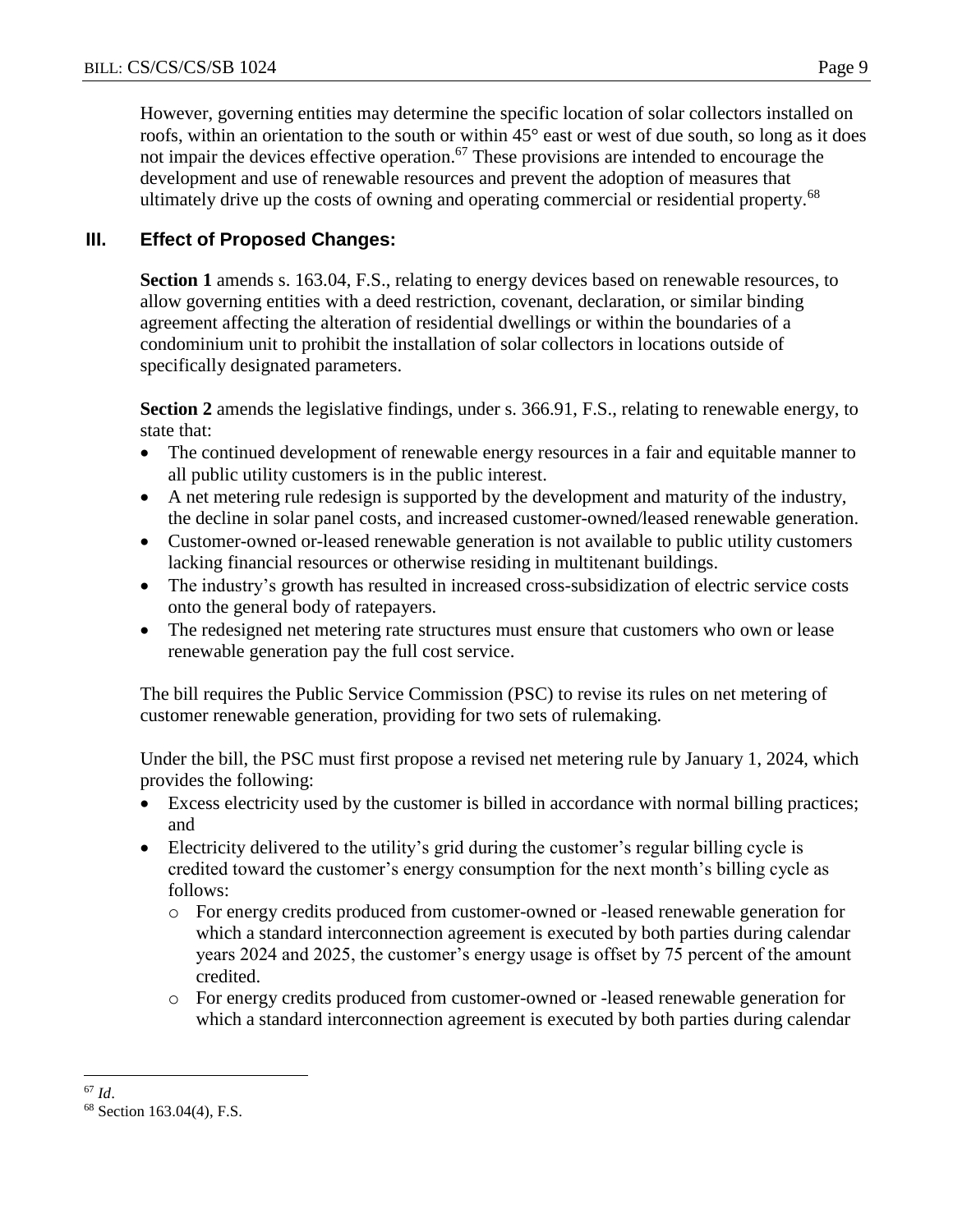years 2026 and 2027, the customer's energy usage is offset by 50 percent of the amount credited.

The bill allows customers who own or lease renewable generation systems before December 31, 2023, to continue to use the net metering rate design and rates that applied at the time the standard interconnection agreement was executed by both parties for twenty years. This provision also applies to customers who purchase or lease real property with renewable generation systems installed for all or part of the twenty-year period.

The bill requires the PSC to provide for subsequent rules that must become effective January 1, 2028, establishing a new program design for customer-owned or -leased renewable generation for which a standard interconnection agreement was executed by both parties on or after January 1, 2028. The subsequent rules must comply with the following criteria:

- Ensure that customers owning or leasing renewable generation systems pay the full cost of electric service and are not subsidized by the general body of ratepayers;
- All energy delivered by the public utility must be purchased at the applicable retail rate;
- All energy delivered by a customer generation system to the public utility must be credited to the customer at the public utility's full avoided costs; and
- Establishes revised guidelines for net metering credits, netting intervals, fees, and charges, ensuring that the renewable generation subsidy is zero by January 1, 2028.

After the subsequent rules become effective, the bill allows public utilities to petition the PSC for approval of fixed charges, base facilities charges, electric grid access fees, or monthly minimum bills, which ensure that the public utility recovers the fixed costs of serving customers and that the general body of ratepayers is not subsidizing customers with renewable generation systems.

The bill requires the PSC to initiate rulemaking to implement the bill's subsequent rule criteria if the statewide penetration rate of customer-owned or-leased renewable generation exceeds 6.5%. This may be done at any time, upon petition or on the PSC's own motion, and the rules become effective 60 days after adoption.

The bill provides that the penetration rate is calculated by dividing the aggregate gross power rating (alternating current) of all in-service customer-owned or-leased renewable generation for all investor-owned electric utility service territories by the total summer peak demand of all investor-owned electric utilities.

The bill establishes the minimum requirements for each public utility net metering program, and allows a public utility to petition the PSC at any time for approval of a net metering program with terms more favorable to customers.

**Section 3** provides that the bill is effective July 1, 2022.

# **IV. Constitutional Issues:**

A. Municipality/County Mandates Restrictions:

None.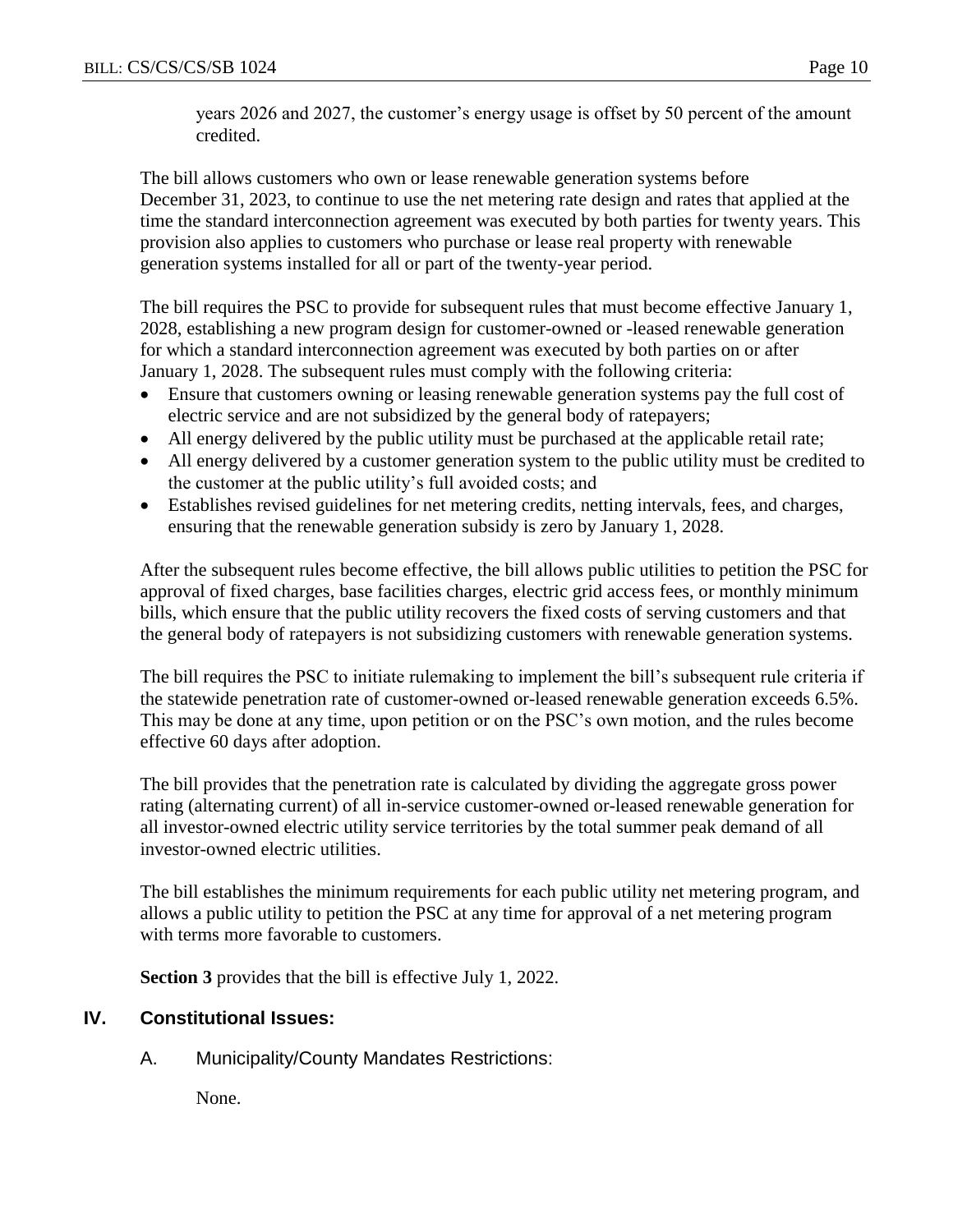B. Public Records/Open Meetings Issues:

None.

C. Trust Funds Restrictions:

None.

D. State Tax or Fee Increases:

None.

E. Other Constitutional Issues:

None.

#### **V. Fiscal Impact Statement:**

A. Tax/Fee Issues:

None.

B. Private Sector Impact:

There may be an indeterminate impact on the solar installation and manufacturing industry if fewer customers purchase rooftop solar as a result of the redesigned net metering rate structure.<sup>69</sup>

Decreasing the credit amount from the retail rate to the full avoided cost may impact a customer's decision to install a renewable generation system.<sup>70</sup>

Decreasing the credit amount from retail to the full avoided cost may have a positive impact on the IOUs, where projections of the cumulative cross-subsidy to be absorbed by non-net metered customers of FPL, Gulf, TECO, and Duke for 2020 through 2025 total \$719 million. 71

C. Government Sector Impact:

None.

## **VI. Technical Deficiencies:**

None.

 $\overline{a}$ <sup>69</sup> PSC, *SB 1024 Analysis*, *supra* at n. 10 p. 5.

<sup>70</sup> *Id*.

<sup>71</sup> *FPL and Gulf Post-Workshop Comments*, *supra* at n. 57, p. 7.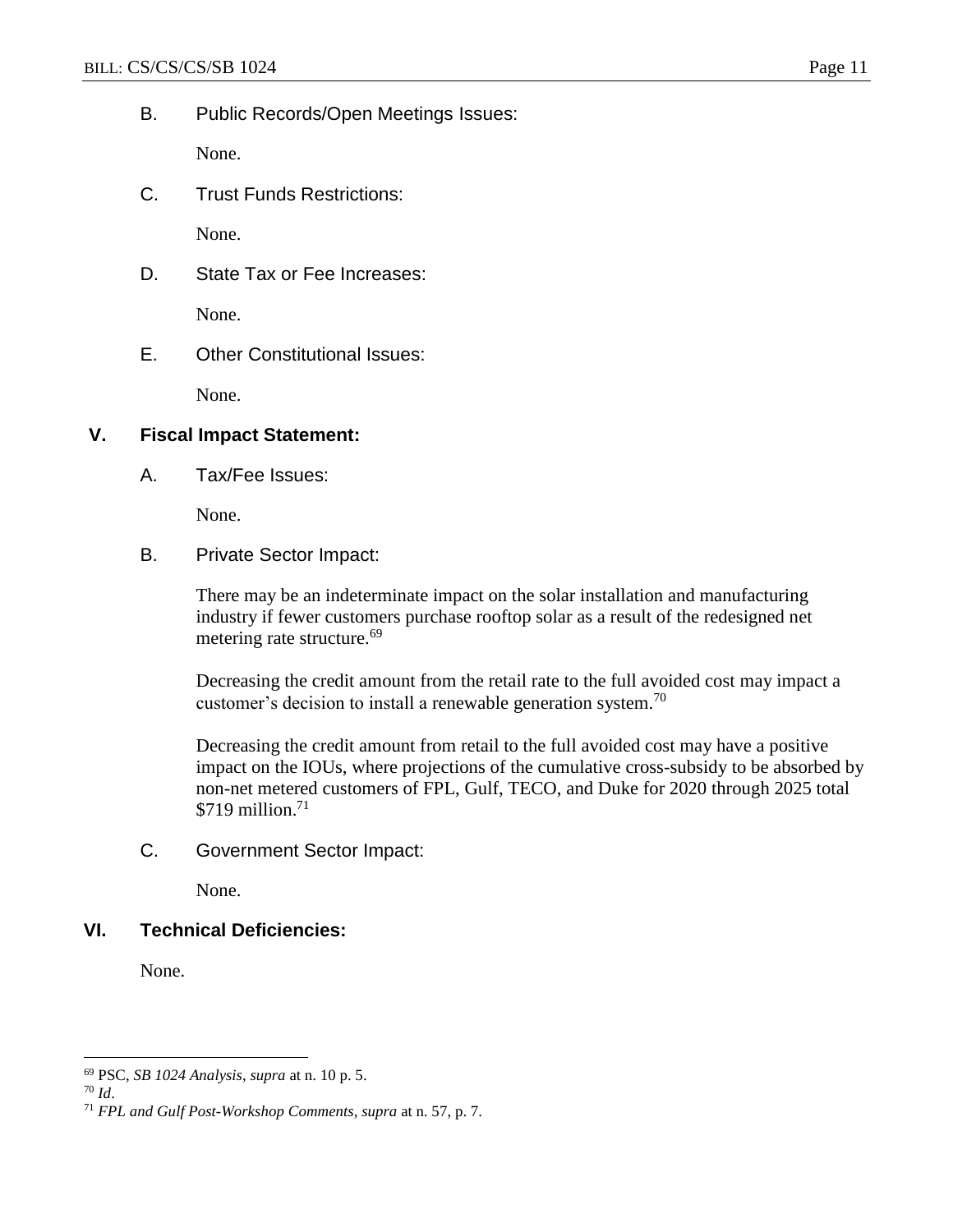#### **VII. Related Issues:**

None.

#### **VIII. Statutes Affected:**

This bill substantially amends sections 366.91 and 163.04 of the Florida Statutes.

#### **IX. Additional Information:**

A. Committee Substitute – Statement of Substantial Changes: (Summarizing differences between the Committee Substitute and the prior version of the bill.)

## **CS/CS/CS by Rules on March 1, 2022:**

- Provides for 2 sets of rulemaking.
- The first set of rules must be adopted by January 1, 2024, and must provide that:
	- o Excess electricity used by the customer is billed in accordance with normal billing practices; and
	- o Electricity delivered to the utility's grid during the customer's regular billing cycle is credited toward the customer's energy consumption for the next month's billing cycle in accordance with the phases established.
- Replaces references throughout the bill to an "approved net metering application" with an "executed standard interconnection agreement (SIA)."
- Retains the current bill's dates and percentages for phase 1 and phase 2 of the first set of rules, but clarifies that the customer's usage is offset by the amount credited.
- Extends the grandfather provision to apply to SIAs executed before December 31, 2023, as opposed to requiring generation to be in service by January 1, 2023.
- The subsequent set of rulemaking replaces what was previously the third phase and must become effective January 1, 2028.
- Moves the provision allowing for fixed charges, base facilities charges, electric grid access fees, or monthly minimum bills to the subsequent set of rules, and clarifies that a public utility may petition the commission for approval to impose such fees.
- Requires the PSC to initiate rulemaking to implement the bill's subsequent rule criteria if the statewide penetration rate of customer-owned or-leased renewable generation exceeds 6.5%. This may be done at any time, upon petition or on the PSC's own motion, and the rules become effective 60 days after adoption.
- Provides that the penetration rate must be calculated by dividing the aggregate gross power rating (alternating current) of all in-service customer-owned or-leased renewable generation in all investor-owned electric utilities' service territories by the total summer peak demand of all investor-owned electric utilities.
- Clarifies that the bill establishes the minimum requirements for each public utility net metering program, and allows a public utility to petition the PSC at any time for approval of a net metering program with terms more favorable to customers.

## **CS/CS by Community Affairs on February 8, 2022:**

The CS provides that energy delivered by a customer to the public utility will be credited at 75 percent of the utility's retail rate in 2024 and 2025, 50 percent in 2026 and 2027,